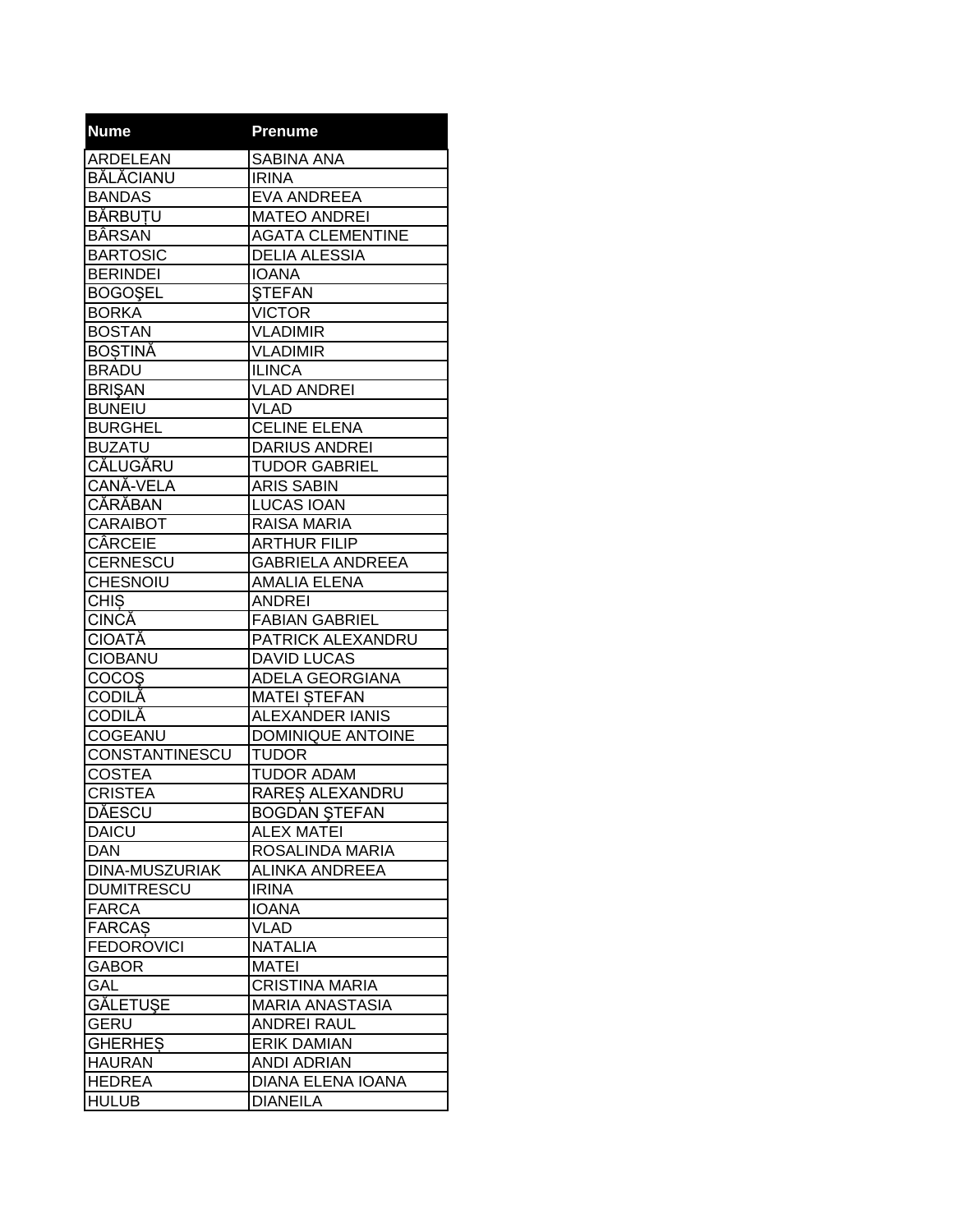| <b>HULUB</b>      | <b>TUDOR</b>           |
|-------------------|------------------------|
| <b>HUSARIU</b>    | <b>IOANA CRISTINA</b>  |
| <b>IANĂSI</b>     | <b>ANASTASIA</b>       |
| <b>IENEA</b>      | <b>SOFIA ELENA</b>     |
| ILES-BRONT        | <b>LUCIAN</b>          |
| <b>IOVA</b>       | <b>SARA NICOLE</b>     |
| <b>JORZA</b>      | <b>MIHAIL</b>          |
| <b>KISS</b>       | <b>ROBERT</b>          |
| <b>KOREK</b>      | <b>LEON</b>            |
| LASLĂU            | ANDREI RĂZVAN          |
| <b>MAGDAŞ</b>     | <b>TUDOR ALEXANDRU</b> |
| <b>MANOLE</b>     | <b>VICTOR</b>          |
| <b>MARCU</b>      | <b>IANIS THEODOR</b>   |
| <b>MARICA</b>     | <b>ANDREI</b>          |
| <b>MARINESCU</b>  | <b>ROBERT</b>          |
| <b>MARITAN</b>    | <b>EVA MARIA</b>       |
| <b>MATEISESCU</b> | <b>CLARA</b>           |
| <b>MEDGYESI</b>   | ANASTASIA              |
| <b>MELCIU</b>     | SOFIA IOANA            |
| <b>MELTIS</b>     | <b>EDAN</b>            |
| <b>MIHĂESCU</b>   | <b>MARTIN LEANDRU</b>  |
| <b>MIRCIOV</b>    | <b>STEFANIA</b>        |
| <b>MIRCIOV</b>    | <b>ANDREEA</b>         |
| <b>MITRACHE</b>   | <b>DARKO MARIAN</b>    |
| MIU               | <b>DAVID LUCA</b>      |
| <b>MOICA</b>      | <b>MARIA ADINA</b>     |
| <b>MOLDOVAN</b>   | <b>MIRUNA</b>          |
| <b>MURESAN</b>    | <b>ARIS</b>            |
| <b>MURGILAŞI</b>  | <b>ZIAN MATEI</b>      |
| <b>MUSTĂȚA</b>    | <b>ANTONIE</b>         |
| <b>MUSTEA</b>     | <b>OCTAVIAN MIHAI</b>  |
| <b>NEANU</b>      | <b>MATILDA</b>         |
| <b>NEGRUTIU</b>   | <b>ION ZIAN</b>        |
| <b>NEPREA</b>     | <b>GIULIA NATALIA</b>  |
| <b>NICOLAE</b>    | <b>ANASTASIA ELENA</b> |
| NITU              | <b>VLAD</b>            |
| <b>NODITI</b>     | <b>GEORGE ROMEO</b>    |
| <b>NOVAC</b>      | <b>ILARIA</b>          |
| <b>OANTA</b>      | <b>EDAN ANDREI</b>     |
| <b>OANTA</b>      | <b>EMMA NICOLE</b>     |
| OLARIU-JURCA      | <b>MARIA IOANA</b>     |
| OLTEANU           | <b>MATIAS</b>          |
| <b>OPREA</b>      | <b>GABRIEL ALBERT</b>  |
| ORDODI            | <b>MATEI ISAI</b>      |
| ORDODI            | <b>ELISA RUTH</b>      |
| <b>PARFENE</b>    | <b>ANDREI</b>          |
| <b>PASCA</b>      | <b>SILVIA</b>          |
| <b>PETCU</b>      | <b>BOGDAN</b>          |
| PETREAN           | ALEXANDRU ȘTEFAN       |
| PETRESCU          | <b>VLADIMIR ANTON</b>  |
| <b>PODEA</b>      | <b>ANDREI MIHAI</b>    |
| <b>POPA</b>       | <b>MATTEO EDUARD</b>   |
|                   |                        |